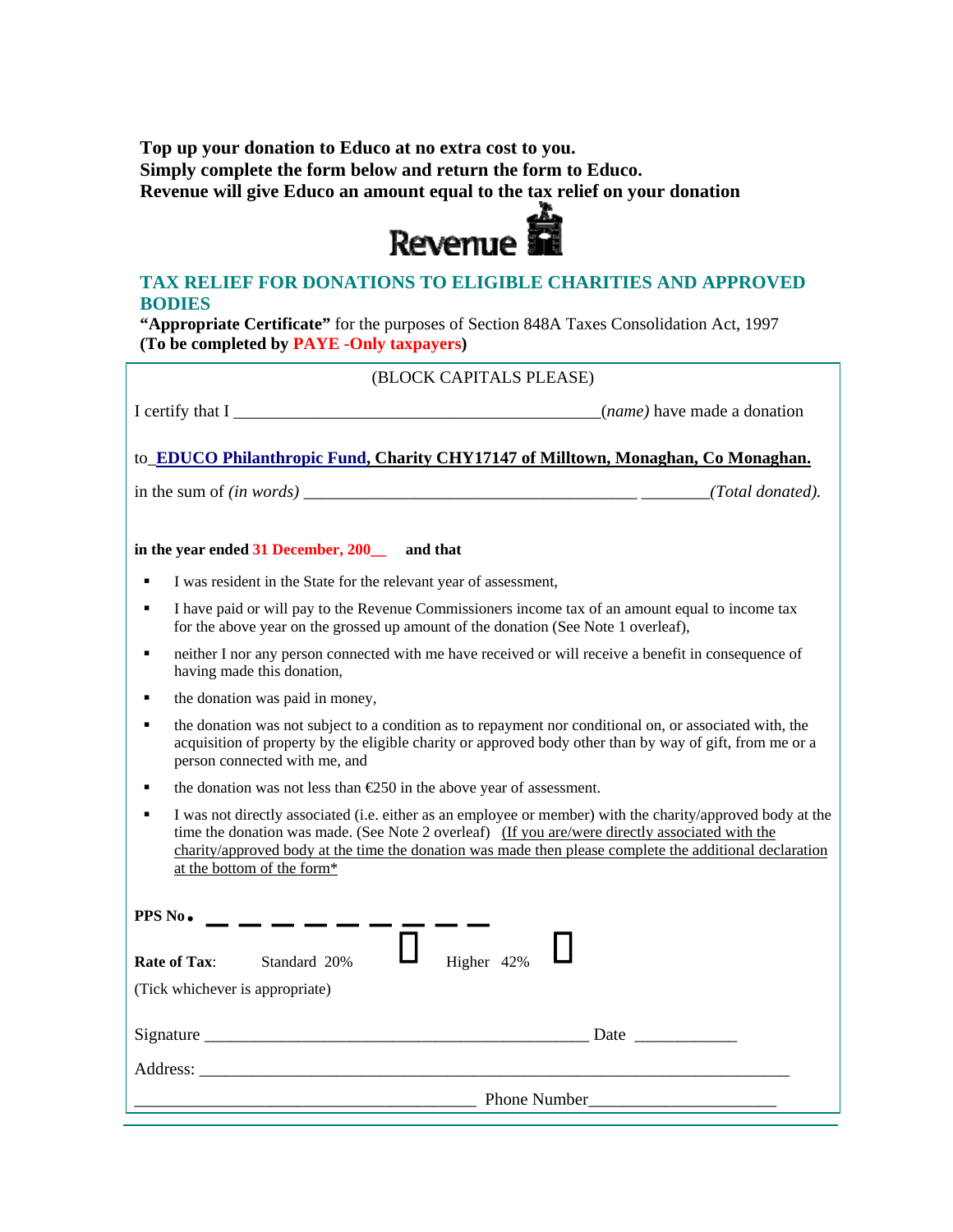*N.B. This certificate should be completed by donors who pay tax under the PAYE tax system ONLY. A donor who is taxed under the self-assessment system but who may also pay some tax under the PAYE system should claim relief in his / her own self-assessment tax return.*

- \* The following additional declaration is to be completed where there **was** a direct association between the donor and the charity/approved body at the time the donation was made (See Note 3 overleaf)
- I declare that the aggregate amount of all donations made by me to this body, or to other charities/approved bodies with which I am also directly associated, does/does not (delete as appropriate) exceed 10% of my income in that year of assessment.

Signature **Date**  $\overline{a}$ 

*When you have completed this certificate, please forward it to:- EDUCO, Milltown Business Park, Milltown, Monaghan, Co.Monaghan, Ireland Ph 047 76500 Fx 047 76501 www.educo.ie grattan@educo.ie*

## **NOTES TO APPENDIX 2**

1. The phrase "grossed up amount of the donation" means the amount, which after deducting income tax leaves the amount of the donation. For example,

- On the **standard rate** of 20%, the grossed up amount of a donation of  $\epsilon$ 500 is  $€625$  (i.e. €500 x). The tax associated with the donation is €125.
- On the **higher rate** of 42%, the grossed up amount of a donation of  $\epsilon$ 500 is  $\bigoplus 62$ (i.e.  $\bigoplus 00 \times$ ). The tax associated with the donation is  $\bigoplus 62$ .

2. In the case of donations made on or after 6 February, 2003, tax relief will be **restricted to 10%** of the total income of the individual for the relevant year of assessment **where there is a direct association between the donor and the charity/approved body at the time the donation is made e.g**. where the donor is an employee or member of the charity/approved body. (*Full details of 10% restriction are set out in the 2003 Finance Act)* 

## **Repayment of tax to the eligible charity or approved body**

For repayment purposes, the details contained in the Appropriate Certificates must subsequently be forwarded by charities and approved bodies to Revenue at the end of the tax year in an agreed electronic format together with a completed Claim Form 848A. Where the charity or approved body does not have the facilities to forward the details electronically, they may be given in writing in a format approved by Revenue.